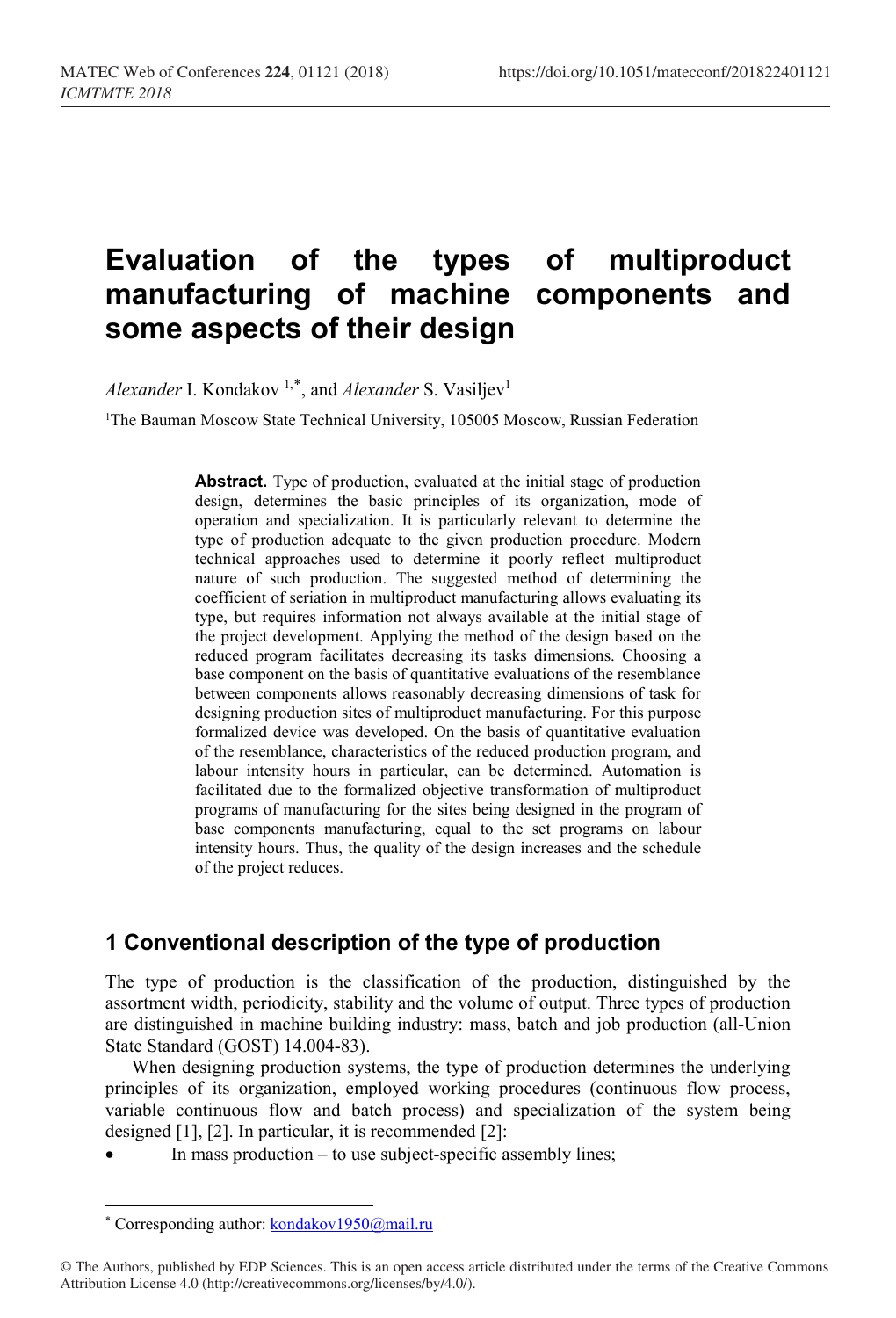In batch production – to organize workshops, specializing on definite component parts, and production sites, to use multiproduct assembly lines;

• In job production – to organize production sites with technological specialization.

The above-noted significantly decreases the dimension of the task of production engineering; specifies it, allows transferring from conceptual engineering to technical project development at the least cost of time and resources [3].

It is particularly relevant to determine the type of production adequate to the given production procedure. However, modern technical approaches (for instance, [4]), which are used to determine this procedure, poorly reflect multiproduct nature of such production, thus increasing the probability of getting erroneous estimate.

Coefficient of seriation (Кз.о) is considered to be the main characteristics of the type of production. It is determined in compliance with all-Union State Standard (GOST) 3.1121- 84 by the formula:

$$
\hat{E}_{\zeta 0} = \frac{\hat{i}}{B},\tag{1}
$$

where  $O$  – number of different technological functions performed in a production system within a month; *P* – number of employees within a production system.

Depending on the value of Кз.о the following types of production are determined (table 1).

| <b>Table 1.</b> Types of machine building production according to the value of the coefficient of operation |  |
|-------------------------------------------------------------------------------------------------------------|--|
| fastening (in compliance with all-Union State Standard (GOST) 3.1121-84)                                    |  |

| Value of the coefficient of seriation $(K_{3,0})$ | Types of production     |  |
|---------------------------------------------------|-------------------------|--|
|                                                   | Mass production         |  |
| $1 < \hat{E}_{c0} \le 10$                         | Large batch production  |  |
| $10 < \hat{E}_{c0} \leq 20$                       | Medium batch production |  |
| $20 < \hat{E}_{c0} \le 40$                        | Small-batch production  |  |
| $\hat{E}_{C0}$ < 40                               | Job production          |  |

The value of K<sub>3</sub>.0 in the type of production (1) can be determined only for an existing production system. It is rather difficult to apply this characteristic at the early stage of production systems engineering.

To determine the type of production approximately, the ratio of output of the components with the same name and weight is used (table 2).

**Table 2.** Data for determining the type of production approximately [4]

| Types of production    | Output of the components with the same name produced within a year, pieces |         |              |  |
|------------------------|----------------------------------------------------------------------------|---------|--------------|--|
|                        | Weigh of parts, kg                                                         |         |              |  |
|                        | More than 100                                                              | 10100   | Less than 10 |  |
| Job production         | >5                                                                         | < 10    | < 100        |  |
| Small-batch production | 5100                                                                       | 10200   | 100500       |  |
| Medium<br>batch        | 10030                                                                      | 200500  | 5005000      |  |
| production             |                                                                            |         |              |  |
| Large batch production | 301000                                                                     | 5005000 | 500050000    |  |
| Mass production        | >1000                                                                      | >5000   | >50000       |  |

Modern scale of the types of production is highly differential [5], and range of values of К3.0 according to the types of production, is determined rather conventionally.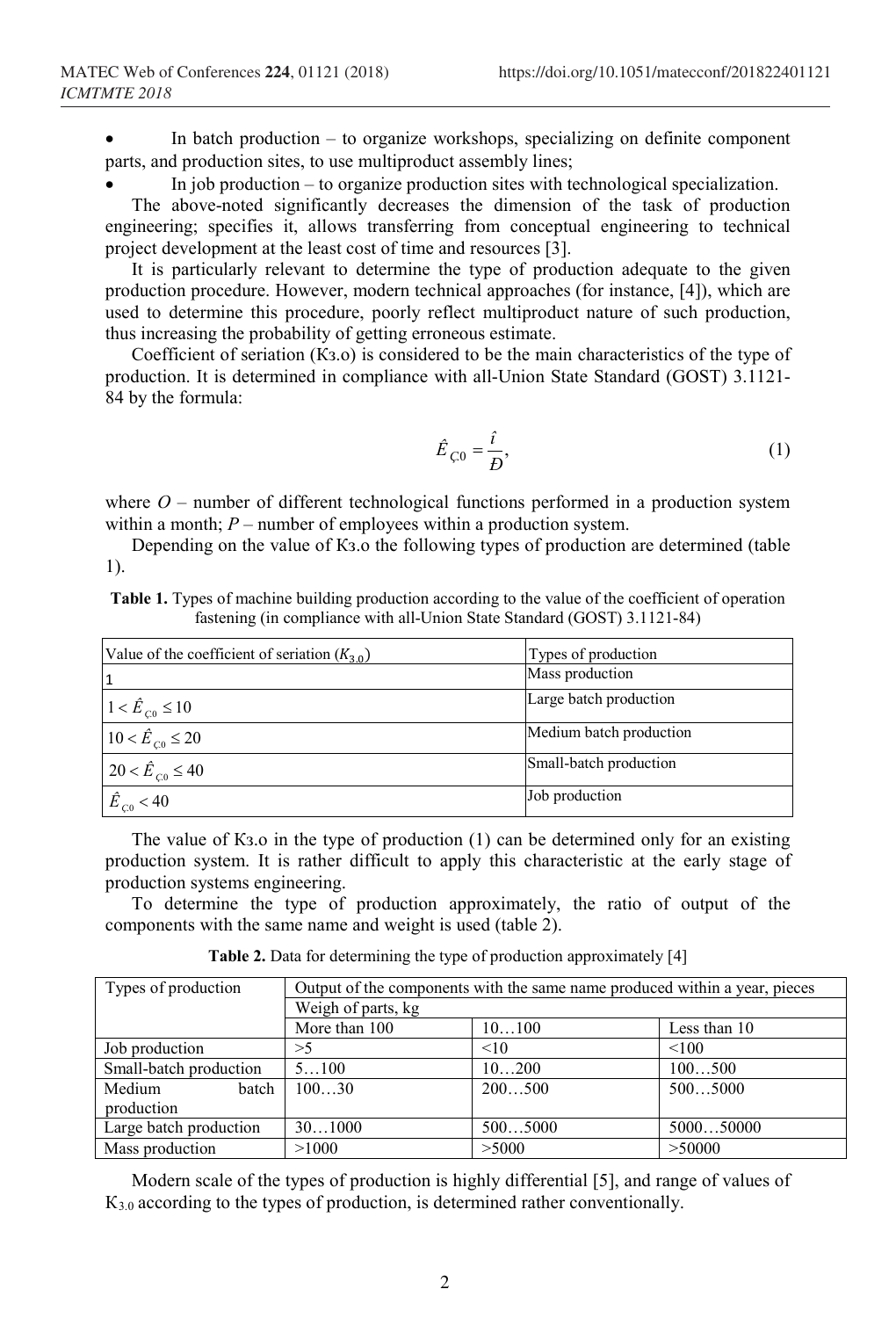Traditionally, when programming multiproduct manufacturing, the type of production is determined separately for each of the items it contains, for components in particular. On the whole, the type of production is not usually determined, as a result, the components of mass and, for example, small batch production are manufactured at one and the same department. The existing definition of Кз.о does not take into account multi-product nature of the modern machine building production. It is hardly possible to use  $K_{3,0}$  as a characteristic useful for solving tasks of designing production systems on the basis of the existing technical approach.

### **2 Defining types of multi-product manufacturing**

Let the components of *Iname be produced in the production system*. Labour intensity hours for the components  $T_p$  output is determined by the formula

$$
T_p = \sum_{i=1}^{i=1} N_i \cdot T_i,\tag{2}
$$

where  $N_i$  – annual production volume of the component *i*;  $T_p$  – value of labour intensity hours per single piece of the component  $i$  production.

$$
T_i \approx n_i \cdot t_{\sigma \dot{\sigma} i}, i = 1,...,I
$$
\n(3)

where  $n_i$  – number of technologic operations, connected with changing forms and dimensions of the component *i* billet;  $t_{\theta \dot{\theta}i}$  – average value of time per piece performance of the stated operations.

The stated operations, involved into any of *Isingle* technological processes, implemented into the production system, are considered differently. This rather strong assumption allows for a certain increase in the expected use of the production resources of the production system being designed; however, it seems reasonable, as the purpose of the initial stages of the design process is to get the project parameters that will eventually facilitate guaranteed performance of the design assignment.

Number of the operations, performed while manufacturing parts in compliance with the preset production program (O):

$$
O = \sum_{i=1}^{i=1} n_i,\tag{4}
$$

where  $n_i$  – number of different operations, performed in *i* single technological process.

If the designed production system functions at the preset regime, the number of workplaces in it is  $(P)$ :

$$
P \approx \frac{\sum_{i=1}^{i=1} N_i \cdot T_i}{\hat{O}},\tag{5}
$$

where  $\hat{O}$  – factual annual production time of the equipment of the production system being designed  $[4]$ . The value of  $P$  approximately determines the number of critical workers in the system being designed. Taking into account (4), (5) formula (1) is modified into: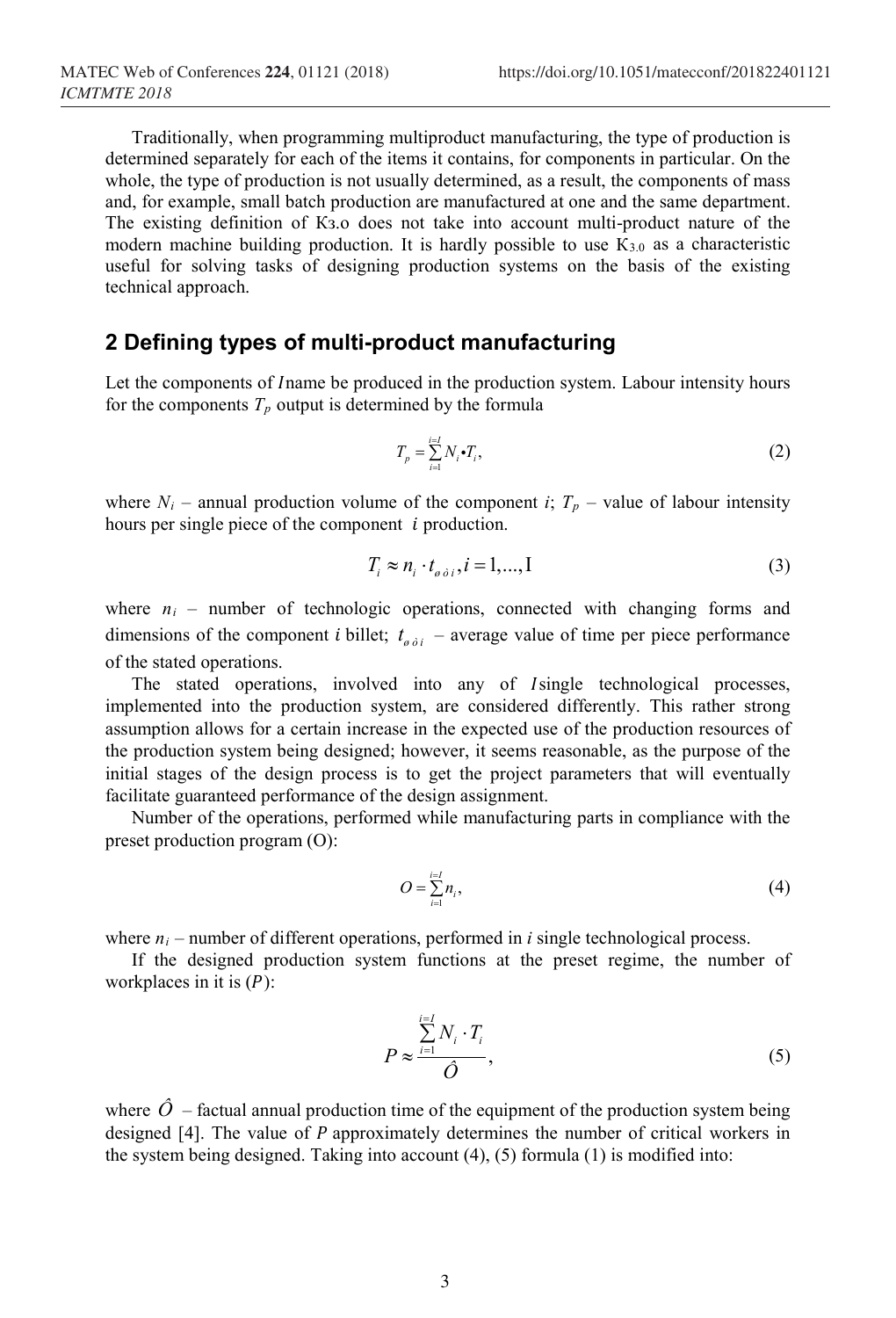$$
K_{\varsigma 0} = \frac{\hat{O} \cdot \sum\limits_{i=1}^{i=1} n_i}{\sum\limits_{i=1}^{i=1} N_i \cdot T_i},\tag{6}
$$

In contrast to (1), formula (6) allows formally determining the value of Кз.о for the conditions of multi-product manufacturing and evaluating its corresponding type, but it does not simplify calculations necessary for it and requires information not always available at the initial stages of the project development.

The use of the reduced production program [1], [2] is a frequently applied method of decreasing the dimensions of the design tasks, examined later as exemplified by designing a site for manufacturing components.

The method under discussion is used for designing multi-product manufacturing site, often of small batch and middle batch types, and restricted technological information about the product. Formation of the reduced production program is started with selection of the components, which are projected to be manufactured at this designed site. They are base components.

In the existing literature [1]-[3], [6, 7] and others, the term «base component» is not defined, and the recommendations on such selection are insufficient. A base component is usually selected just on the basis of visual comparison of constructions and some technological characteristics of the components to be manufactured on the production site.

Base component is one of the components of the prescribed nomenclature for the production site being designed. Construction of the base component and technological process of its manufacture fully reflect both structural and engineering solutions which are characteristic for all the components of the same nomenclature and corresponding process (unit and batch ones). According to the results of the pair-wise comparison of  $I$  processes of manufacturing the components of the given nomenclature  $\{D_i\}$ ,  $D_i = 1,...,I$  the matrix of evaluation of the resemblance between the components is developed [8]:

$$
D_{1}D_{2}...D_{I}
$$
\n
$$
D_{1} \t 1... S_{1,2}S_{1,I}
$$
\n
$$
...
$$
\n
$$
D_{1} \t S_{I,1}S_{I,2} ... 1
$$
\n(7)

where  $S_{i,j}$  evaluation of the resemblance between the components  $D_i$  and  $D_j$ ;  $i, j=1,...,I$ . Here

$$
S_i = \frac{2m}{a+b},\tag{8}
$$

where  $a,b$  – number of technological operations in the process of the components manufacturing  $D_i$  and  $D_j$  [9].

Component  $D<sub>n</sub>$  is a base component of the nomenclature if

$$
\exists D_p \in \left\{ D_i \right\}, \sum_{j=1}^{i=1} S_{p,j} = \max. \tag{9}
$$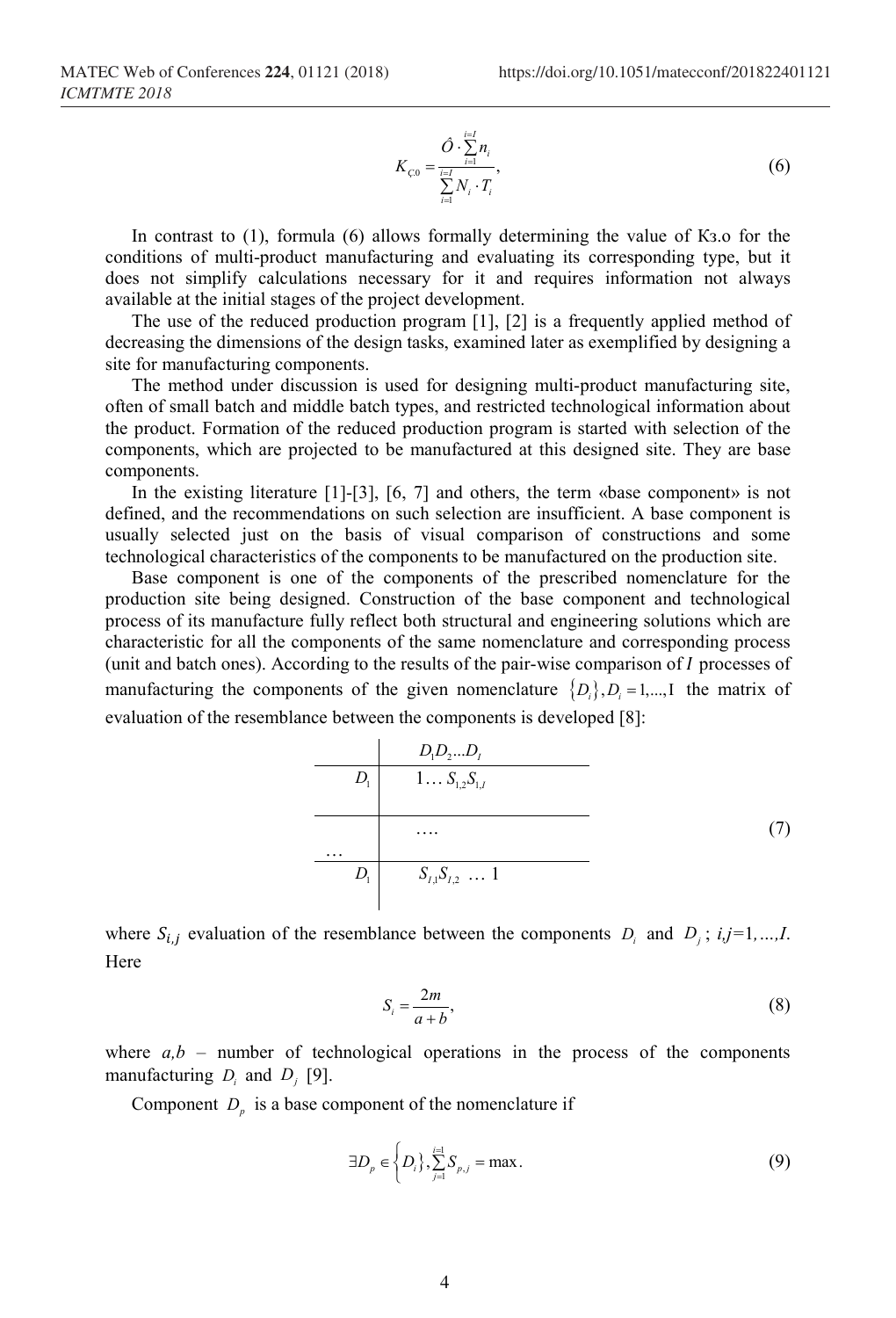Technological process of a base component manufacturing must be developed up to the stage of the unit process with technical rate setting, per unit labour time cost accounting, total labour intensity and machining content calculation [6]. Thus, name  $(D_p)$ , annual production volume  $(N_p)$ , labour intensity hours  $(T_p)$  are determined for the base component.

Reduced program is a program of a base component manufacturing equal by labour intensity to the program of producing the components of the given nomenclature on the production site being designed. The reduced program allows transferring from multiproduct program to the base component (single unit) production. The design made on the basis of the reduced program is especially efficient if preliminary selection of the components to be manufactured and formation of technologically similar groups are performed. [10, 11, 12]. In this case, base components, reduced programs and types of productions are determined for each group individually. The value of Кз.о for the group of technologically similar components can be evaluated by the formula:

$$
K_{\text{C0}} = \frac{\hat{O} \cdot n_p}{\left(N_p\right)_{\text{np}} \cdot T_p},\tag{10}
$$

where  $n_p$  – number of operations in the fixed-route technological process of the base component manufacturing;  $T_p$  – labour intensity of the base component manufacturing;  $(N_p)$ <sup>n</sup> – reduced program of the base component manufacturing, equal by labour intensity to the program of producing the components of the given nomenclature.

If the values of labour intensity  $\{T_i\}$  of manufacturing the components of the given nomenclature  ${D_i}$  are as usual unknown, they can be approximately determined by the formula:

$$
T_i = \frac{2mt_i}{S_{p,i}} - \frac{t_i}{t_p} T_p,
$$
\n(11)

where  $t_p, t_i$  – average value of per unit labour time cost accounting for operations of manufacturing a base component and any  $(i)$  part of the given nomenclature; m– number of similar operations in the process of a base component manufacturing and  $(i)$ part of the given nomenclature;  $S_{p,i}$  – evaluation of technical resemblance between the components  $D_p$ and  $D_i$ ,  $i \neq p$ . Ratio (11) is correct if

$$
mt_i > \frac{T_p \cdot S_{p,i}}{2}.\tag{12}
$$

The conditions for the reduction of a production program:

$$
(N_i)_{i\delta} \cdot T_p = T_i \cdot N_i, \qquad (13)
$$

where  $N_i$  – initially given output volume of i component of the nomenclature;  $T_i$  – labour intensity of manufacturing  $i$  component of the given nomenclature.

The volume of the components manufacturing on the designed production site  $(N_n)$ , reduced to the base component  $D_p$ :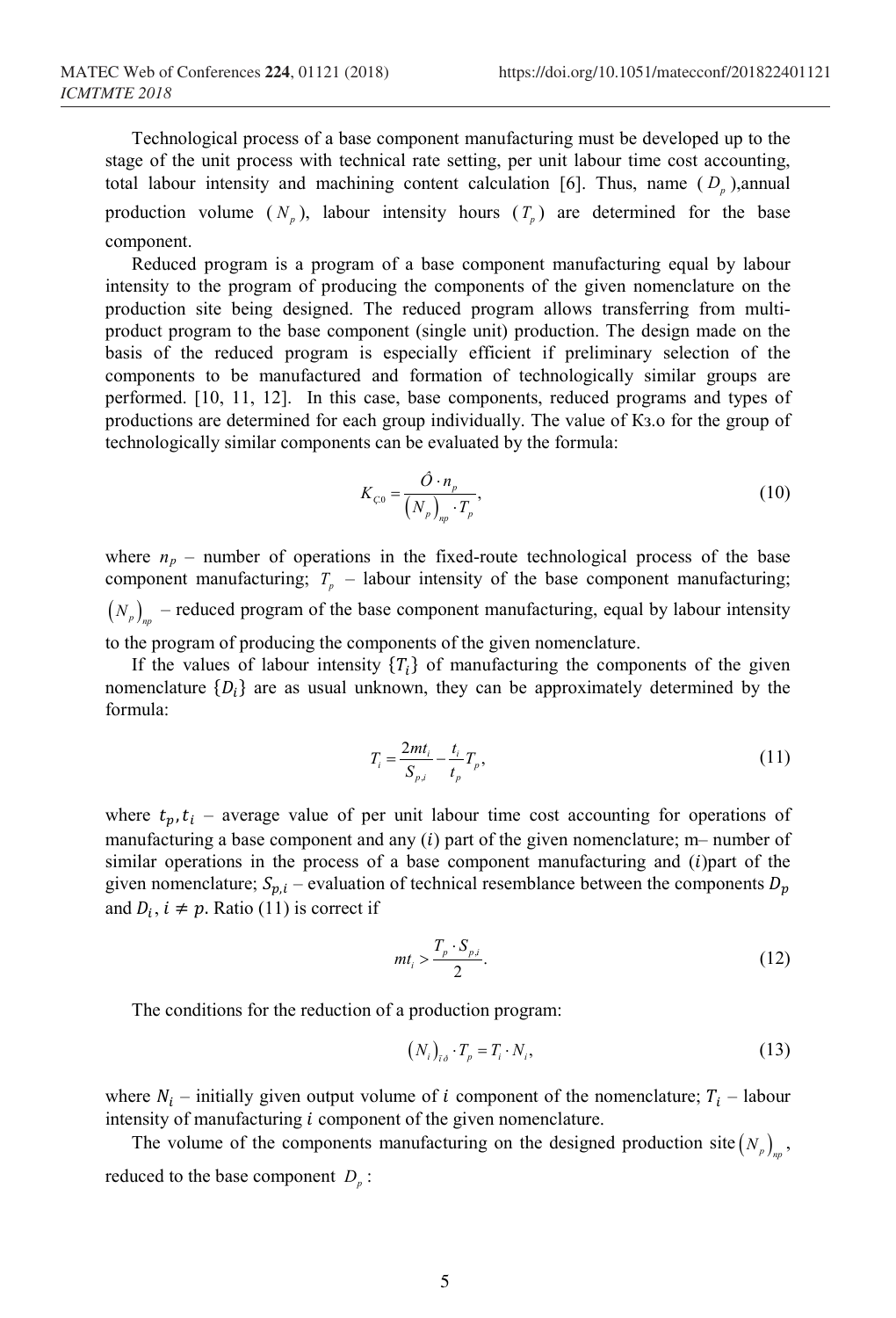$$
\left(N_{p}\right)_{i\delta} = N_{p} + \sum_{i=1}^{i=1} \frac{T_{i} \cdot N_{i}}{T_{p}},\tag{14}
$$

where  $N_p$  – initial production volume of the component recognized as base component. The number of workplaces in the designed production system can be determined similarly  $(5)$ :

$$
P \approx \frac{\left(N_p\right)_{i\delta} \cdot \sum\limits_{i=1}^{i=1} T_i}{\hat{O}}.\tag{15}
$$

Value *P* is the most important parameter of the designed production site.

The described technical approach for evaluating the type of multiproduct production, determining the reduced manufacturing programs and the number of workplaces at the designed production site was tested on the results of designing object-closed sites of small batch production of step-shaped shaft, disks, gear wheels and in using technologically similar processes. The results prove sustainability of implementing this approach when factually designing production sites.

The advantage of this approach is its standardized nature, allowing for automation in perspective, thus turning it into powerful tool of increasing the effectiveness of designing a production.

#### **3 Conclusions**

• Conventional technical approaches, used to determine the type of the designed production, poorly reflect multiproduct nature of such production, thus increasing the probability of getting erroneous estimate.

• Selection of base components on the basis of quantitative evaluation of technological resemblance allows for a decrease in the dimension of the tasks of designing production sites of multi-product manufacturing of machine components.

• The developed formalized approach allows objectively determining the number of workplaces, which is the most important quantitative parameter of the project, at the initial stage of designing a multi-product production site.

#### **References**

- 1. G.N. Melnikov, V.P. Voronenko, *Design of machine assembly departments*. (Machine building, Moscow, 1990)
- 2. V.P. Voronenko, A.G. Skhirtladze, U.M. Solomentsev, *Design of machine building production: Course book for institutions of higher education*. (Drofa, Moscow. 2007)
- 3. K. Grundig *Design of industrial enterprises: Principles. Methods. Practice* (Alpina Business Books, Moscow, 2007)
- 4. V.M. Burtsev and et al. *Technology of machine building: V.1: Basics of machine building technology* (Bauman MSTU, Moscow. 2011)
- 5. I. Volchkevich, V. Galiy, *Production program analysis and manufacturing scheme development at the justification of investment of investment stage,* Advansed composite materials and technologies for aerospace applications.: Proceedings of the first international workshop. Wrexham, pp.96-100 (2011)